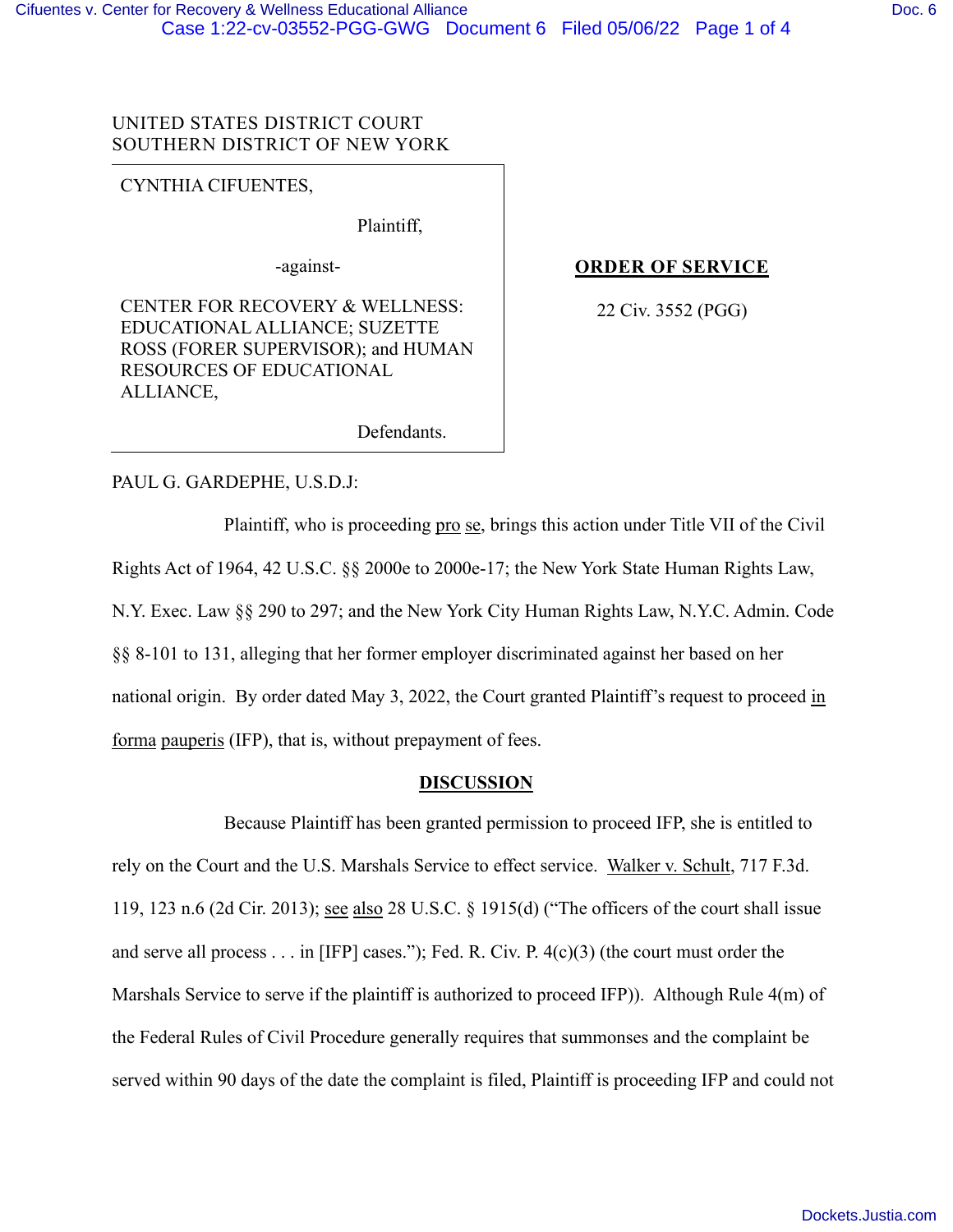### Case 1:22-cv-03552-PGG-GWG Document 6 Filed 05/06/22 Page 2 of 4

have served summonses and the complaint until the Court reviewed the complaint and ordered that summonses be issued. The Court therefore extends the time to serve until 90 days after the date summonses are issued. If the complaint is not served within that time, Plaintiff should request an extension of time for service. See Meilleur v. Strong, 682 F.3d 56, 63 (2d Cir. 2012) (holding that it is the plaintiff's responsibility to request an extension of time for service); see also Murray v. Pataki, 378 F. App'x 50, 52 (2d Cir. 2010) ("As long as the [plaintiff proceeding IFP] provides the information necessary to identify the defendant, the Marshals' failure to effect service automatically constitutes 'good cause' for an extension of time within the meaning of Rule 4(m).").

To allow Plaintiff to effect service on Defendants Center for Recovery & Wellness: Educational Alliance; Suzette Ross; and Human Resources of Educational Alliance through the U.S. Marshals Service, the Clerk of Court is instructed to fill out a U.S. Marshals Service Process Receipt and Return form ("USM-285 form") for each of these defendants. The Clerk of Court is further instructed to issue summonses and deliver to the Marshals Service all the paperwork necessary for the Marshals Service to effect service upon the defendants.

Plaintiff must notify the Court in writing if her address changes, and the Court may dismiss the action if Plaintiff fails to do so.

#### **CONCLUSION**

The Clerk of Court is instructed to issue summonses for Center for Recovery & Wellness: Educational Alliance; Suzette Ross; and Human Resources of Educational Alliance, complete the USM-285 forms with the addresses for these defendants, and deliver all documents necessary to effect service to the U.S. Marshals Service.

The Clerk of Court is also directed to mail an information package to Plaintiff.

2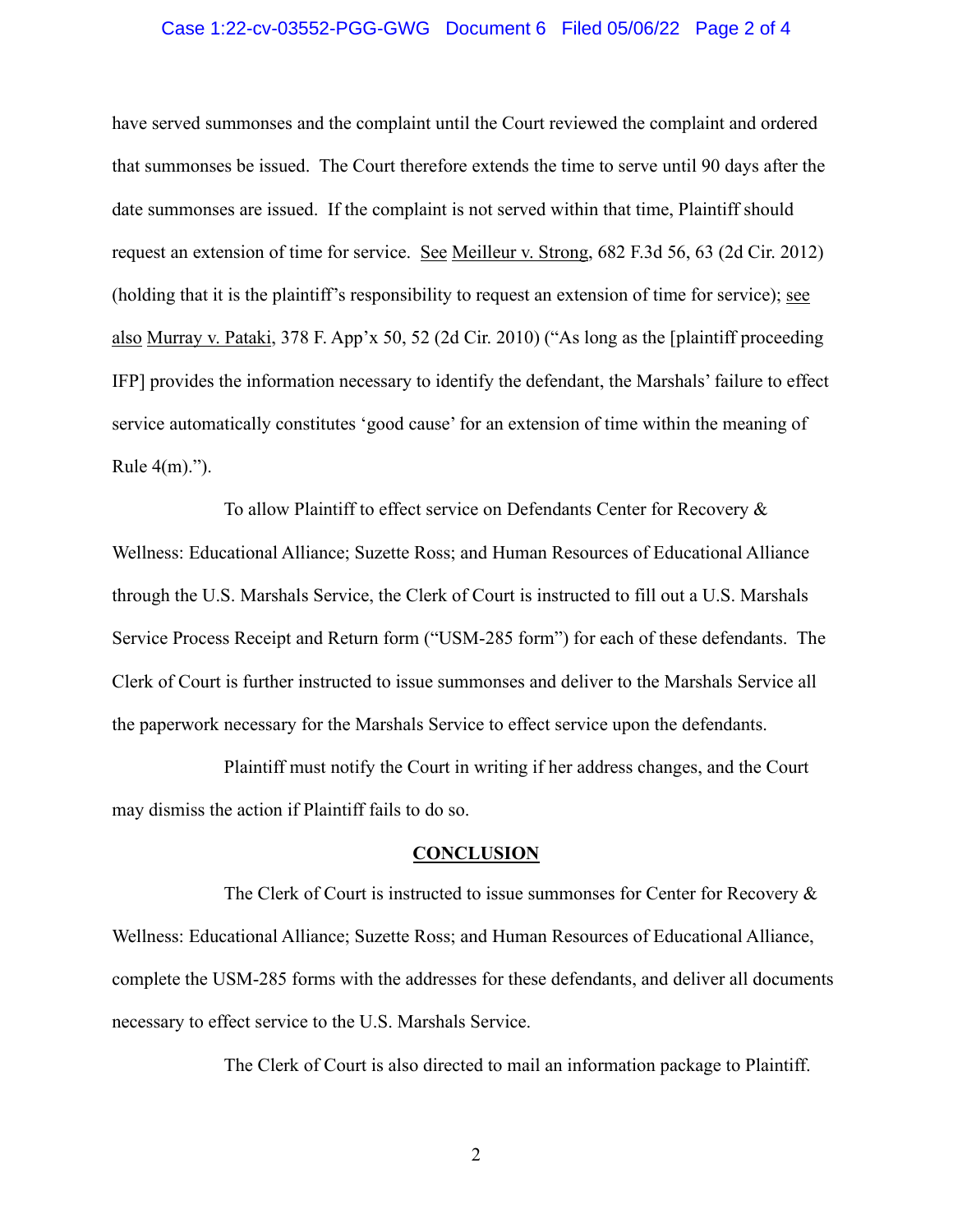Dated: New York, New York May 6, 2022

SO ORDERED.

Paul 2 Sondple

Paul G. Gardephe<br>United States District Judge